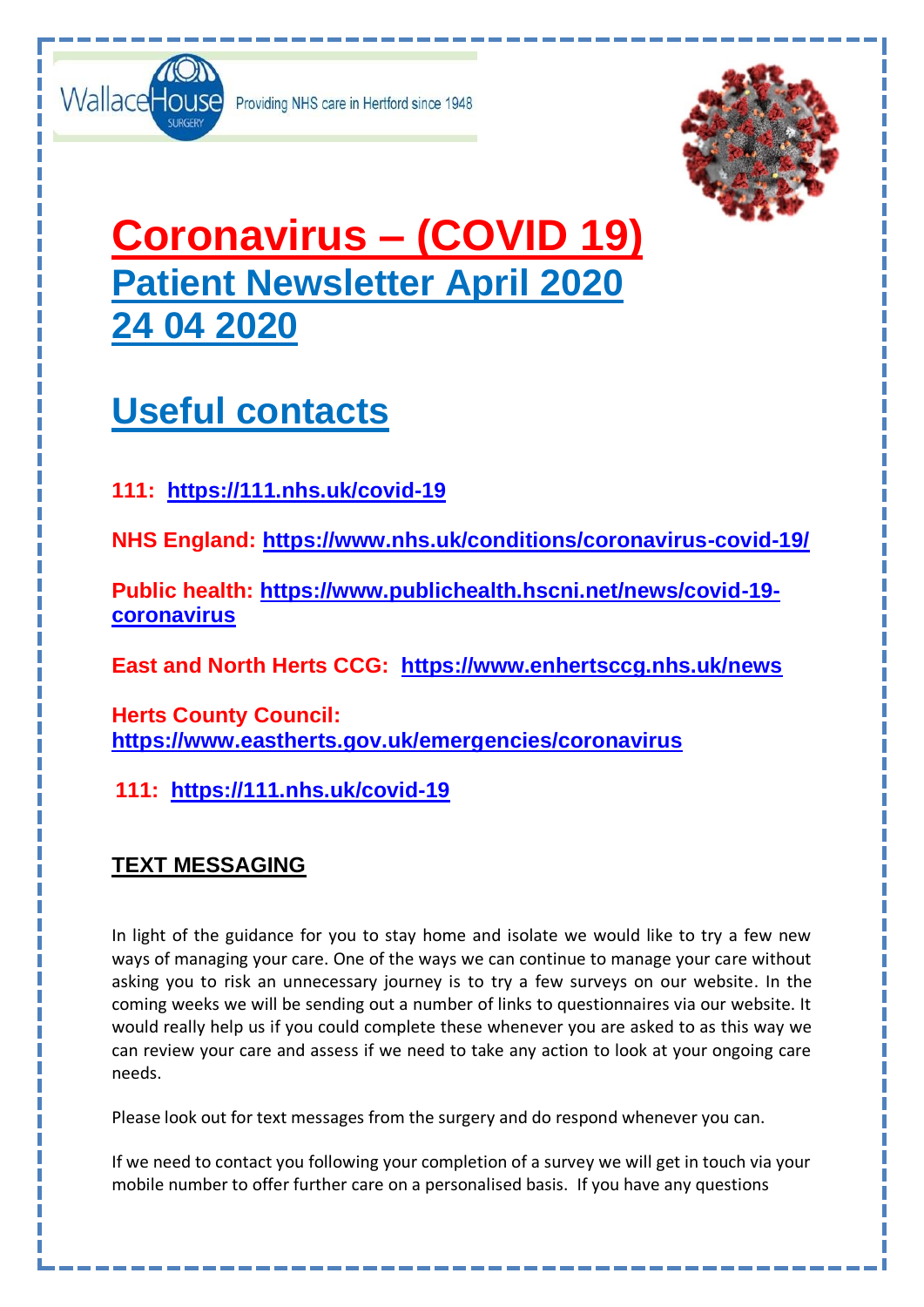about a link please to not hesitate to contact the team on site either via the phone or the website.

[https://www.wallacehousesurgery.co.uk/digitalpractice/health-review-and-assessment](https://www.wallacehousesurgery.co.uk/digitalpractice/health-review-and-assessment-clinic)[clinic](https://www.wallacehousesurgery.co.uk/digitalpractice/health-review-and-assessment-clinic)

### **REPORTING OF DOMESTIC ABUSE**

During these challenging times we are aware that some families may need additional support. If you have a social worker, do not hesitate to contact them if you are struggling with the family being forced together for prolonged periods of time.

Any victim of domestic abuse should call 999 even if they are unable to speak, alerting police silently by pressing 55.

## **PATIENT CONTACT**

It is vital at this time we have up to date mobile phone and email addresses for everyone. Please ensure we have these details for your entire registered household.

### **ONLINE ACCESS TO RECORDS**

In response to the Corona Virus Pandemic we are working to expedite plans to get all patients over 18 years old access to their full medical records online. This can be requested via SystmOnline once you have registered for this service via our website [https://www.wallacehousesurgery.co.uk](https://www.wallacehousesurgery.co.uk/) We will continue to send text messages to patients in the coming weeks as a reminder to request this access.

Access to your medical records will facilitate patients to view recent consultation outcomes as well as view results and request medication. Medication requests processed in this way are significantly less likely to incur errors. Requests are easier and more efficiently processed and are thus more likely to be sustainable if staffing numbers are impacted by the virus. Please help us to maintain as wide a range of services as possible by ensuring you are registered for full access to your records online.

Thank you to everyone who has already registered in response to our text messages.

#### **Photographs in Medical Records**

We now have the facility to add photos to your records in advance of a telephone or video consultation. If you are calling to discuss a skin condition, or rash, this can really help your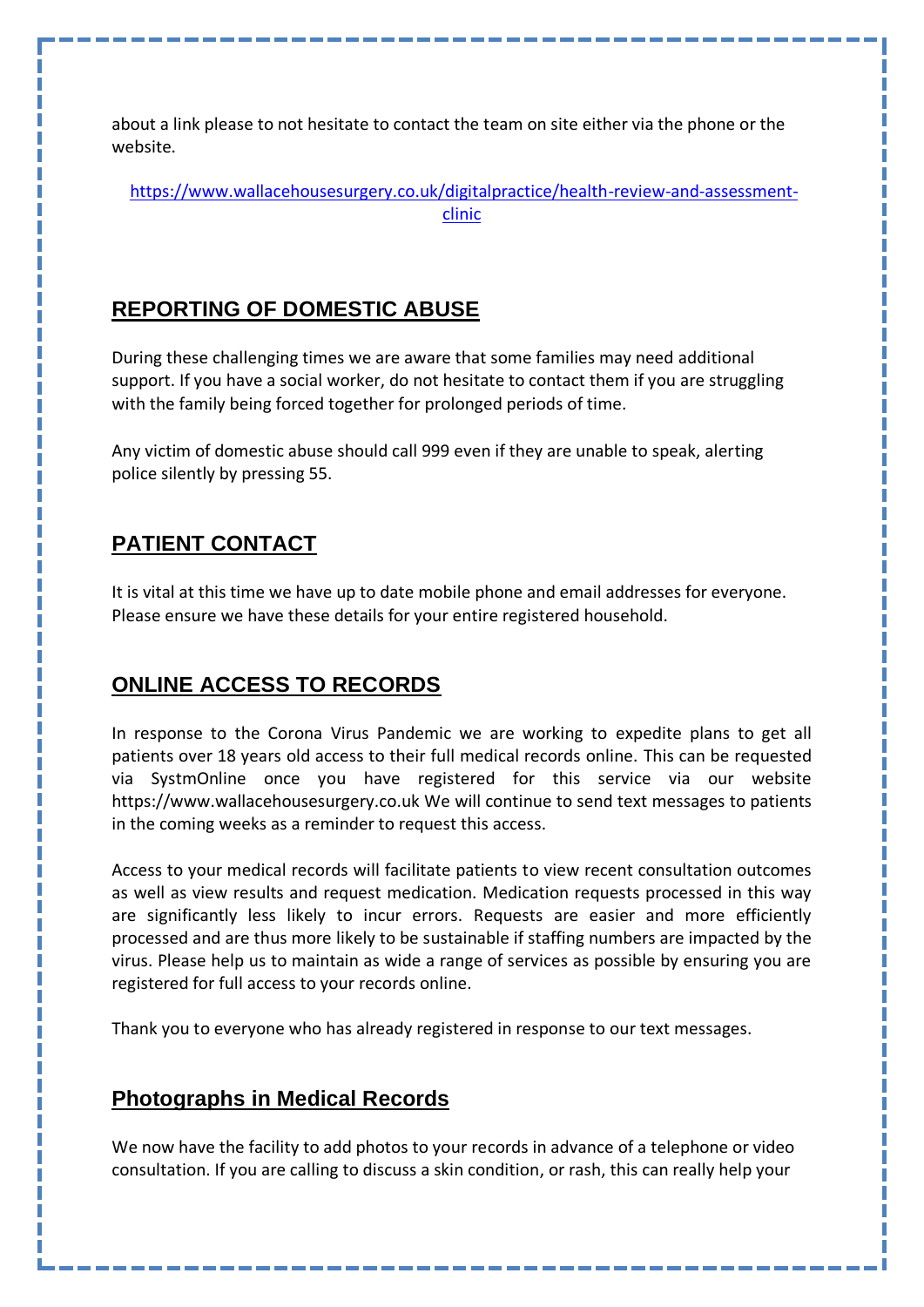clinician to assess your case. Please send your photos to the admin address below to allow these to be processed accordingly prior to your consultation. Please be reassured that these images will be placed on your record and that all will be handled in line with our confidentiality protocols.

#### **[www.admin.wallacehousehertford@nhs.net](http://www.admin.wallacehousehertford@nhs.net)**

#### **Thank you to all our patients at this time**

Thank you to everyone following the guidance to self isolate or shield. This is the most valuable action you can take to protect the NHS and each other right now.

A thank you to all our patients who are key workers and supporting the nation to stay safe and stay home. We know we have many patients who are transport supply chain drivers, nurses, teachers, council employees and those who perform numerous other vital roles.

Our surgery was recently featured in the local Hertford Mercury newspaper – please see the link below to the story.

[https://www.hertfordshiremercury.co.uk/news/hertfordshire-news/nhs-heroes-how](https://www.hertfordshiremercury.co.uk/news/hertfordshire-news/nhs-heroes-how-community-came-4003487)[community-came-4003487](https://www.hertfordshiremercury.co.uk/news/hertfordshire-news/nhs-heroes-how-community-came-4003487)

## **ADVICE FOR PARENTS**

**Please see the attached poster at the end of this newsletter**

## **WAYS TO HELP OUR DOCTORS HELP YOU**

It would help the GP doing phone consultations if you have a few things to hand during the consultation. For example a thermometer, blood pressure machine, and a Smart phone app to check your pulse. Many of these can be purchased very reasonably online. Please consider if you could have these available to your family to help us at this time.

Sometimes it would be helpful to have your medication and/or inhalers in front of you.

Ensure you ringer is turned on if a phone consultation is requested and that you are in a quiet area of your house.

In general you should have a stock of paracetamol at home, antihistamines and a basic first aid kit of some simple dressings e.g. Tegaderm dressings with pads.

The NHS website has clear and useful information on a variety of ailments

[www.nhs.uk](http://www.nhs.uk/)